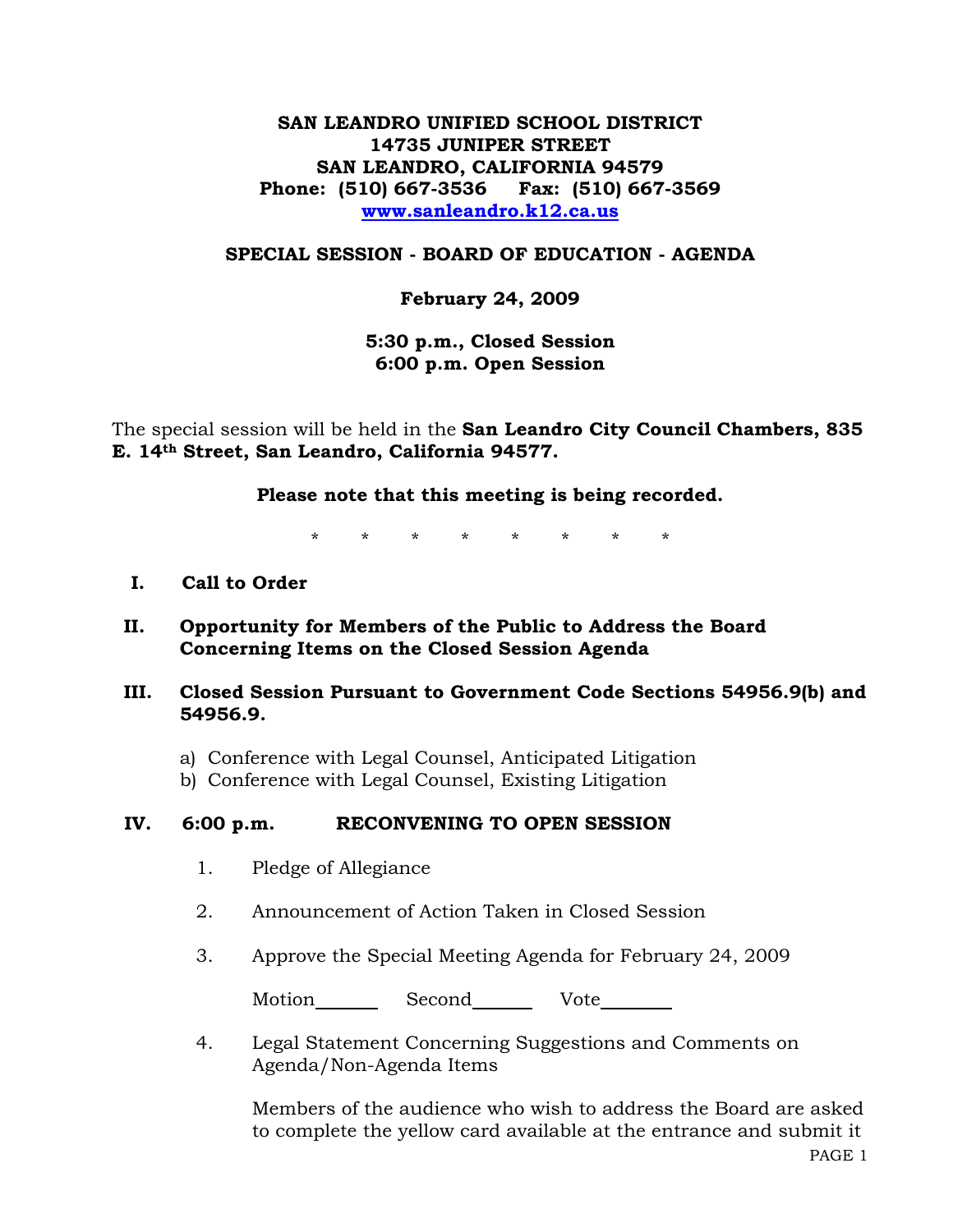to the Board President. Speakers who have completed the card will be called when the item is reached on the agenda or, for nonagenda items, during the Public Testimony. Cards are to be turned in before the item is reached on the agenda. Please note that this meeting is being recorded.

State law prohibits the Board of Education from taking any action on or discussing items that are not on the posted agenda except to A) briefly respond to statements made or questions posed by the public in attendance; B) ask questions for clarification; C) provide a reference to a staff member or other resource for factual information in response to the inquiry; or D) ask a staff member to report back on the matter at the next meeting and/or put it on a future agenda. (Government Code Section 54954.2(a))

### **V. 6:05-6:10 p.m. PRESENTATION**

Mike Walbridge, principal of Wilson Elementary School, will present information to the Board regarding the school's desire to implement school uniforms for the 2009-10 school year. The presentation will include what the school has done thus far to prepare for a school uniform dress code: staff interest, parent survey results, proposed uniforms colors and styles, how the school will offer scholarships, and the opt-out process.

# **VI. 6:10-6:15 p.m. ACTION ITEM**

These items are presented for action at this time. Some may have been reviewed at a previous meeting.

Educational Services

|       | $3.1-A$<br>School Uniforms for | <b>Staff Recommendation:</b><br>Approve school uniforms for Wilson<br>Elementary School. |  |  |
|-------|--------------------------------|------------------------------------------------------------------------------------------|--|--|
|       | Wilson Elementary<br>School    |                                                                                          |  |  |
|       |                                | Motion <u>__</u><br>Second Vote                                                          |  |  |
| VII.  | $6:15-6:20$                    | PUBLIC TESTIMONY ON NON-AGENDA ITEMS                                                     |  |  |
| VIII. | 6:20-6:55                      | <b>REPORTS</b>                                                                           |  |  |
|       |                                | Correspondence                                                                           |  |  |
|       |                                | Superintendent's Report                                                                  |  |  |
|       |                                | <b>Student Board Member Report</b>                                                       |  |  |
|       |                                | Union Representative Reports                                                             |  |  |
|       |                                | <b>Board Committee Reports</b>                                                           |  |  |
|       |                                | • Facilities/Technology                                                                  |  |  |